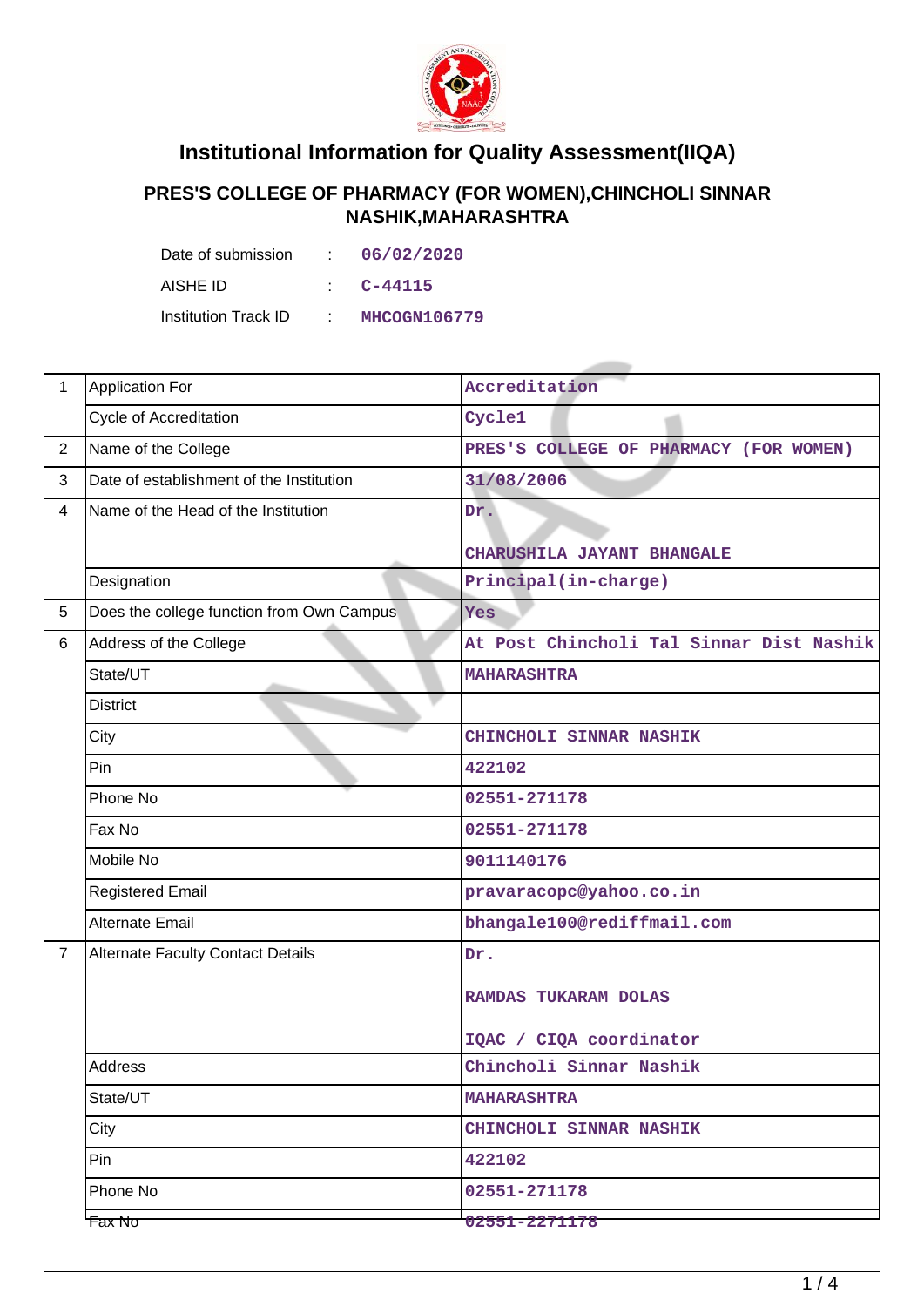|    | Mobile No                                                                                                                                                                                      |                                                                                                                                                                                                                                                                                 |                                | 9657720340     |                                    |                                                          |  |  |
|----|------------------------------------------------------------------------------------------------------------------------------------------------------------------------------------------------|---------------------------------------------------------------------------------------------------------------------------------------------------------------------------------------------------------------------------------------------------------------------------------|--------------------------------|----------------|------------------------------------|----------------------------------------------------------|--|--|
|    | Email                                                                                                                                                                                          |                                                                                                                                                                                                                                                                                 | ramdas.dolas@pravara.in        |                |                                    |                                                          |  |  |
|    | <b>Alternate Email</b>                                                                                                                                                                         |                                                                                                                                                                                                                                                                                 | ramdas_dolas@rediffmail.com    |                |                                    |                                                          |  |  |
| 8  | Website                                                                                                                                                                                        |                                                                                                                                                                                                                                                                                 | <u>www.wcopcpravara.in</u>     |                |                                    |                                                          |  |  |
| 9  | Has the Institution completed 6 years of existence /<br>Years of graduation of last two batches                                                                                                |                                                                                                                                                                                                                                                                                 | Yes<br>Year1- 2018 Year2- 2019 |                |                                    |                                                          |  |  |
| 10 | Nature of the college                                                                                                                                                                          |                                                                                                                                                                                                                                                                                 | Private and Self Financing     |                |                                    |                                                          |  |  |
| 11 | <b>College Affiliation</b>                                                                                                                                                                     |                                                                                                                                                                                                                                                                                 |                                | Affiliated     |                                    |                                                          |  |  |
| 12 |                                                                                                                                                                                                | Name of the affiliating University(ies) and the state(s) in which the University(ies) is located                                                                                                                                                                                |                                |                |                                    |                                                          |  |  |
|    | State                                                                                                                                                                                          | <b>University Name</b>                                                                                                                                                                                                                                                          | <b>Documents</b>               |                |                                    |                                                          |  |  |
|    | Savitribai Phule Pune<br>Maharashtra<br>University                                                                                                                                             |                                                                                                                                                                                                                                                                                 | <b>View Document</b>           |                |                                    |                                                          |  |  |
| 13 |                                                                                                                                                                                                | Is the Institution recognized under section 2(f) of the                                                                                                                                                                                                                         | Yes                            |                |                                    |                                                          |  |  |
|    | <b>UGC Act?</b>                                                                                                                                                                                |                                                                                                                                                                                                                                                                                 |                                | 07/06/2012     |                                    |                                                          |  |  |
|    |                                                                                                                                                                                                |                                                                                                                                                                                                                                                                                 | <u>View Document</u>           |                |                                    |                                                          |  |  |
| 14 | Is the Institution recognized under section 12B of the $\sqrt{\ }$ No<br><b>UGC Act?</b><br>If yes, date of recognition by UGC under section<br>12B along with latest Plan General Development |                                                                                                                                                                                                                                                                                 |                                |                |                                    |                                                          |  |  |
| 15 | Grant release letter<br>Is the institution recognised as an Autonomous<br>College by the UGC?                                                                                                  |                                                                                                                                                                                                                                                                                 |                                | <b>No</b>      |                                    |                                                          |  |  |
| 16 | Is the institution recognised as a 'College with<br>Potential for Excellence (CPE)' by the UGC?                                                                                                |                                                                                                                                                                                                                                                                                 |                                | <b>No</b>      |                                    |                                                          |  |  |
| 17 | Is the institution recognised as a 'College of<br>Excellence' by the UGC?                                                                                                                      |                                                                                                                                                                                                                                                                                 |                                | <b>No</b>      |                                    |                                                          |  |  |
| 18 | Is the College offering any programmes recognised<br>by any Statutory Regulatory Authority (SRA)                                                                                               |                                                                                                                                                                                                                                                                                 | Yes                            |                |                                    |                                                          |  |  |
|    | <b>Statutory Regulatory Authorities</b>                                                                                                                                                        |                                                                                                                                                                                                                                                                                 |                                |                | SRA program<br><b>AICTE</b><br>PCI | Document<br><b>View Document</b><br><b>View Document</b> |  |  |
| 19 | or other appropriate Government authorities as                                                                                                                                                 | If the institution is not affiliated to a university and is<br>offering programmes recognized by any Statutory<br>Regulatory Authorities (SRA), are the programmes<br>recognized by Association of Indian Universities(AIU)<br>equivalent to UG / PG Programmes of a University |                                | Not Applicable |                                    |                                                          |  |  |
| 20 | Number of programmes offered                                                                                                                                                                   |                                                                                                                                                                                                                                                                                 |                                |                |                                    |                                                          |  |  |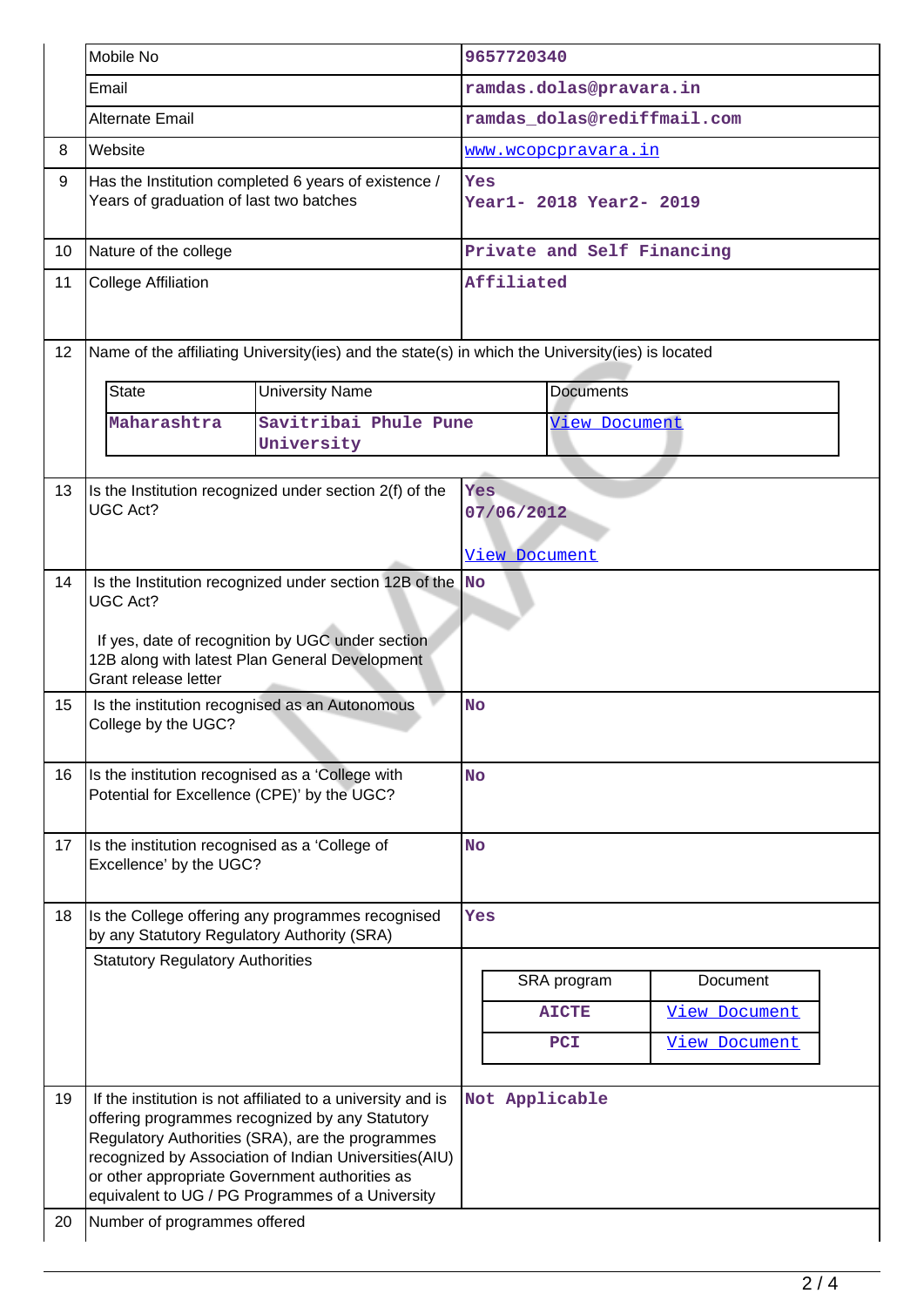|                                           | Programmes                                   | <b>Number</b>                                                                                 |                          |                                           |                        |       |                           |  |
|-------------------------------------------|----------------------------------------------|-----------------------------------------------------------------------------------------------|--------------------------|-------------------------------------------|------------------------|-------|---------------------------|--|
|                                           | <b>UG</b>                                    |                                                                                               |                          | 1                                         |                        |       |                           |  |
|                                           | $_{\rm PG}$                                  |                                                                                               |                          | 1                                         |                        |       |                           |  |
|                                           | Post Master's (DM, Ayurveda                  |                                                                                               |                          | $\overline{0}$                            |                        |       |                           |  |
|                                           | Vachaspathi, M.Ch)<br>Pre Doctoral (M.Phil)  |                                                                                               | $\overline{0}$           |                                           |                        |       |                           |  |
|                                           |                                              |                                                                                               |                          |                                           |                        |       |                           |  |
|                                           | Doctoral (Ph.D)                              |                                                                                               |                          | 0<br>0                                    |                        |       |                           |  |
|                                           |                                              | Post Doctoral (D.Sc, D.Litt,                                                                  |                          |                                           |                        |       |                           |  |
|                                           | LLD)<br>PG Diploma recognised by statutory 0 |                                                                                               |                          |                                           |                        |       |                           |  |
|                                           |                                              |                                                                                               |                          |                                           |                        |       |                           |  |
| authority including university<br>Diploma |                                              | $\overline{0}$                                                                                |                          |                                           |                        |       |                           |  |
|                                           | Certificate / Awareness                      |                                                                                               | $\overline{3}$           |                                           |                        |       |                           |  |
|                                           |                                              |                                                                                               |                          |                                           |                        |       |                           |  |
| 21                                        | Programme Details                            |                                                                                               |                          |                                           |                        |       |                           |  |
|                                           |                                              |                                                                                               |                          |                                           |                        |       |                           |  |
|                                           | Program                                      | Department                                                                                    |                          | <b>University Affiliation</b>             | <b>SRA Recognition</b> |       | <b>Affiliation Status</b> |  |
|                                           | <b>BPharm</b>                                | Pharmacy                                                                                      | Savitribai               |                                           | PCI                    |       | Temporary                 |  |
|                                           |                                              |                                                                                               | Phule Pune               |                                           |                        |       |                           |  |
|                                           | <b>MPharm</b>                                | Pharmacy                                                                                      | University<br>Savitribai |                                           | PCI                    |       | Temporary                 |  |
|                                           |                                              |                                                                                               | Phule Pune               |                                           |                        |       |                           |  |
|                                           |                                              |                                                                                               | University               |                                           |                        |       |                           |  |
| 22                                        | <b>View Document</b><br>Male                 | Number of Teaching Staff by employment status (permanent / temporary) and by gender<br>Female |                          | Transgender                               |                        | Total |                           |  |
|                                           | 11                                           | 5                                                                                             |                          | $\mathbf 0$                               |                        | 16    |                           |  |
|                                           | $\mathbf 1$                                  | $6\overline{6}$                                                                               |                          | $\mathbf 0$                               |                        | 7     |                           |  |
|                                           |                                              |                                                                                               |                          |                                           |                        |       |                           |  |
| 23                                        |                                              | Number of Non-Teaching Staff by employment status (permanent / temporary) and by gender       |                          |                                           |                        |       |                           |  |
|                                           | Male                                         | Female                                                                                        |                          | Transgender                               |                        | Total |                           |  |
|                                           | 5                                            | 17                                                                                            |                          | $\mathbf 0$                               |                        | 22    |                           |  |
|                                           |                                              |                                                                                               |                          |                                           |                        |       |                           |  |
| 24                                        |                                              | Number of Students on roll by gender                                                          |                          |                                           |                        |       |                           |  |
|                                           | Male                                         | Female                                                                                        |                          | Transgender                               |                        | Total |                           |  |
|                                           | 0                                            | 287                                                                                           |                          | $\mathbf 0$                               |                        | 287   |                           |  |
|                                           |                                              |                                                                                               |                          |                                           |                        |       |                           |  |
|                                           |                                              |                                                                                               |                          |                                           |                        |       |                           |  |
| 25                                        |                                              | Does the institution have statutory cells / committees                                        |                          | 1. Commitee for SC/ST<br>2. Minority Cell |                        |       |                           |  |
|                                           |                                              |                                                                                               |                          | 3.Grievance Redressal Committee           |                        |       |                           |  |
|                                           |                                              |                                                                                               |                          | 4. Internal Compliant Committee           |                        |       |                           |  |
|                                           |                                              |                                                                                               |                          | 5.Anti-ragging Committee                  |                        |       |                           |  |
|                                           |                                              | 6.OBC Cell                                                                                    |                          |                                           |                        |       |                           |  |